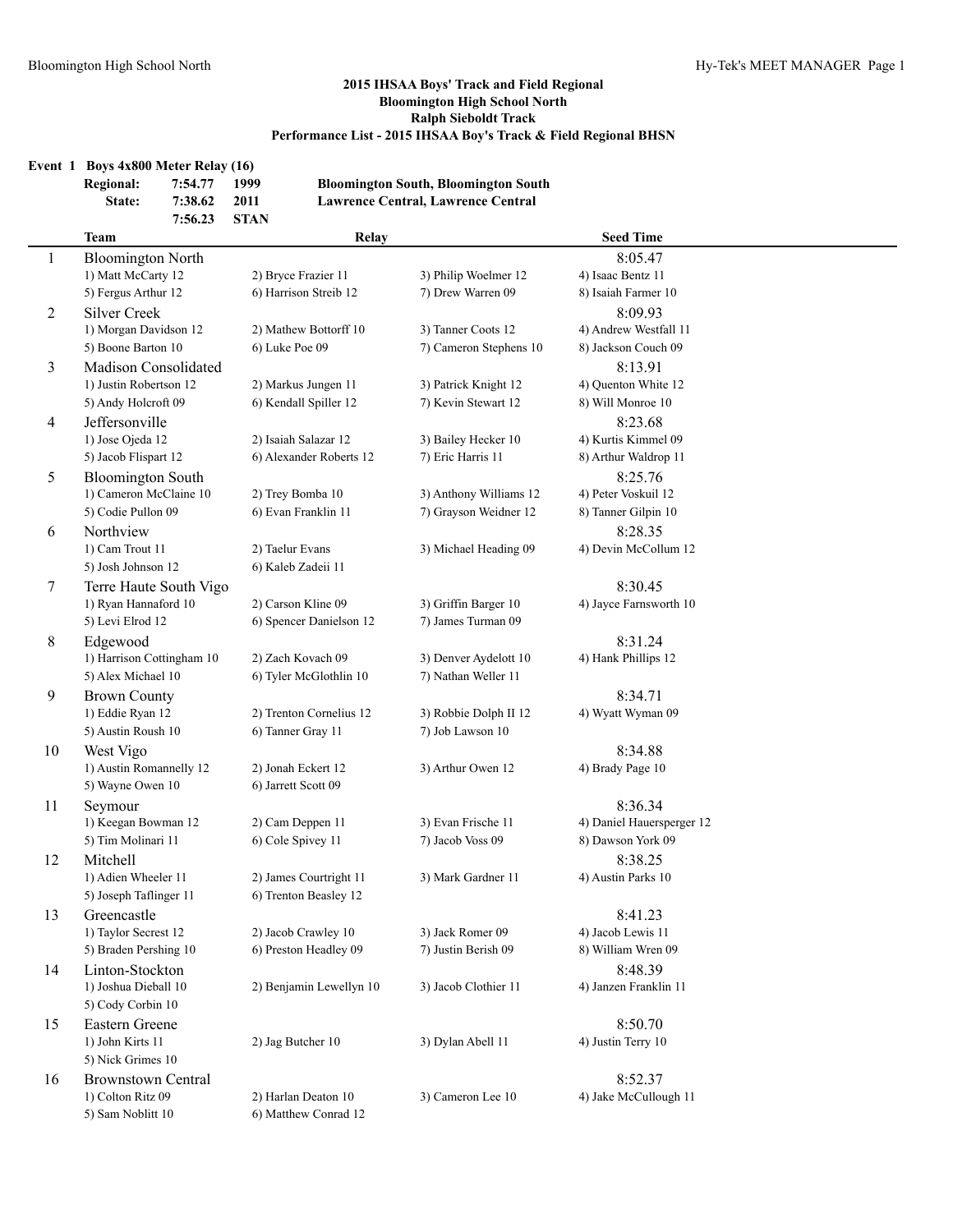# **Event 2 Boys 100 Meter Dash (16) Prelims**

|    | <b>Regional:</b><br>State: | 10.20<br>10.31<br>11.09 | 1981<br>1981<br><b>STAN</b> |    | Jerome Harrison, Jeffersonville<br>Jerome Harrison, Jeffersonville |                  |
|----|----------------------------|-------------------------|-----------------------------|----|--------------------------------------------------------------------|------------------|
|    | Name                       |                         |                             |    | Year School                                                        | <b>Seed Time</b> |
|    | Levi Beyers                |                         |                             | 12 | Edgewood                                                           | 11.13            |
| 2  | Delvon Wilson              |                         |                             | 12 | <b>Bloomington North</b>                                           | 11.15            |
| 3  | AJ Smith                   |                         |                             | 12 | Terre Haute North Vigo                                             | 11.24            |
| 4  | Michael Watt               |                         |                             | 12 | Terre Haute South Vigo                                             | 11.35            |
| 5  | Zach Miller                |                         |                             | 12 | Jennings County                                                    | 11.37            |
| 6  | Carson Lien                |                         |                             | 12 | <b>Bloomington South</b>                                           | 11.39            |
|    | Kegan Hunt                 |                         |                             | 12 | North Central (Farmersburg)                                        | 11.41            |
| 8  | Micah Wagner               |                         |                             | 10 | <b>Bedford North Lawrence</b>                                      | 11.52            |
| 9  | Daniel Noorlag             |                         |                             | 11 | Riverton Parke                                                     | 11.53            |
| 10 | Isaiah Blanton             |                         |                             | 11 | Jeffersonville                                                     | 11.59            |
| 11 | Jacob Milhouse             |                         |                             | 12 | <b>Bloomington South</b>                                           | 11.61            |
| 12 | <b>Trevor Marshek</b>      |                         |                             | 10 | Mitchell                                                           | 11.63            |
| 13 | John McKinney              |                         |                             | 11 | <b>Brownstown Central</b>                                          | 11.66            |
| 14 | Koty Hall                  |                         |                             | 12 | Terre Haute South Vigo                                             | 11.67            |
| 15 | Tyler Olsen                |                         |                             | 12 | Charlestown                                                        | 11.92            |
| 16 | Jacob Phillips             |                         |                             | 12 | Austin                                                             | 12.18            |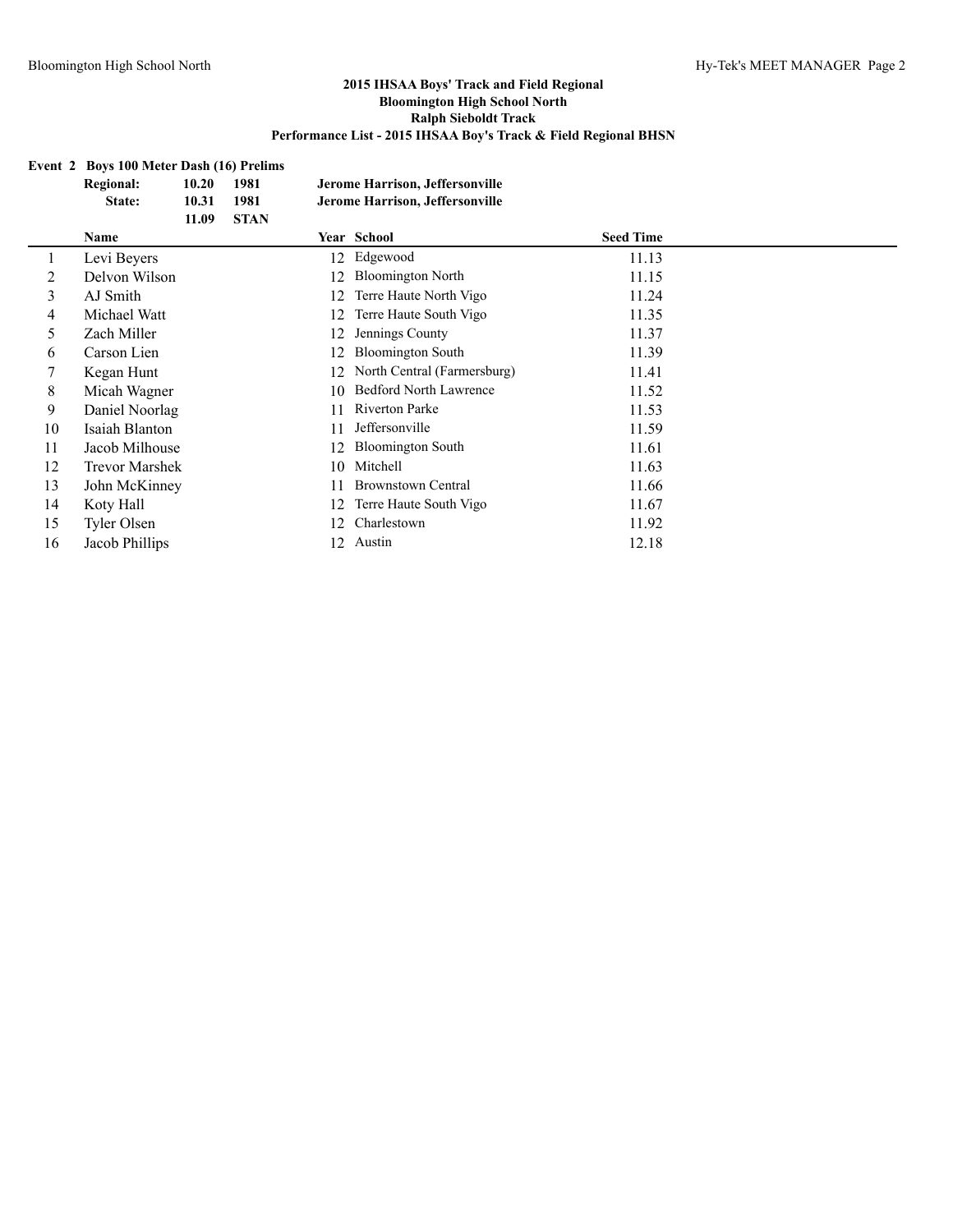# **Event 3 Boys 110 Meter Hurdles (16) Prelims**

|    | <b>Regional:</b>    | 13.80 | 1981        | Ron Lee, Jeffersonville |                               |                  |  |  |
|----|---------------------|-------|-------------|-------------------------|-------------------------------|------------------|--|--|
|    | State:              | 13.64 | 1976        |                         | Jerry Hill, Arsenal Technical |                  |  |  |
|    |                     | 14.85 | <b>STAN</b> |                         |                               |                  |  |  |
|    | <b>Name</b>         |       |             |                         | Year School                   | <b>Seed Time</b> |  |  |
|    | <b>Austin Smith</b> |       |             | 12                      | Edgewood                      | 15.05            |  |  |
| 2  | Zack Pedersen       |       |             | 11                      | <b>Bloomington South</b>      | 15.22            |  |  |
| 3  | Mason Saylor        |       |             | 11                      | Edgewood                      | 15.25            |  |  |
| 4  | Trevin Grissom      |       |             | 12                      | Mitchell                      | 15.71            |  |  |
| 5  | Justin Sims         |       |             |                         | <b>Bedford North Lawrence</b> | 15.72            |  |  |
| 6  | DaSean Daugharty    |       |             | 12                      | Jeffersonville                | 15.73            |  |  |
|    | Tremaine Gonzalez   |       |             | 09                      | Silver Creek                  | 15.78            |  |  |
| 8  | Aaron Smiley        |       |             | 11                      | Jennings County               | 15.97            |  |  |
| 9  | Ben Curran          |       |             | 12                      | <b>Switzerland County</b>     | 16.00            |  |  |
| 10 | Casey Embry         |       |             | 12                      | Jeffersonville                | 16.12            |  |  |
| 11 | Levi Stull          |       |             | 12                      | <b>Bloomington South</b>      | 16.17            |  |  |
| 12 | Matt Cornett        |       |             | 11                      | Jennings County               | 16.37            |  |  |
| 13 | <b>Tyler Kaeff</b>  |       |             | 09                      | Cloverdale                    | 16.49            |  |  |
| 14 | Levi Brown          |       |             | 12                      | Northview                     | 16.49            |  |  |
| 15 | Logan Cooper        |       |             | 10                      | Scottsburg                    | 16.61            |  |  |
| 16 | Douglas Wilkins     |       |             | 11                      | West Vigo                     | 16.97            |  |  |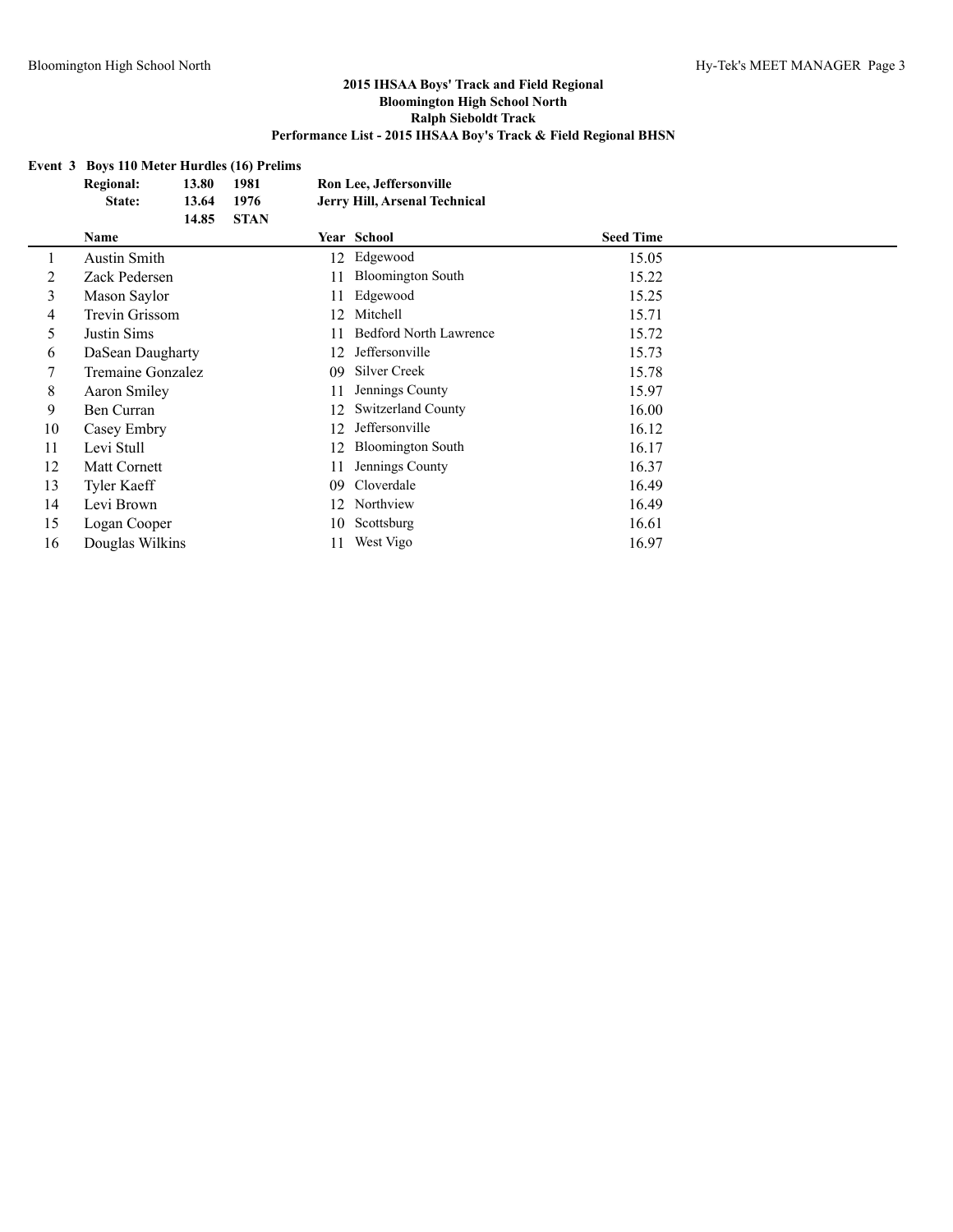# **Event 4 Boys 200 Meter Dash (16) Prelims**

|    | <b>Regional:</b>   | 21.10 | 1981        |    | Jerome Harrison, Jeffersonville        |                  |             |
|----|--------------------|-------|-------------|----|----------------------------------------|------------------|-------------|
|    | State:             | 21.10 | 1982        |    | <b>Jeffrey Patrick, Gary Roosevelt</b> |                  |             |
|    |                    | 22.40 | <b>STAN</b> |    |                                        |                  |             |
|    | <b>Name</b>        |       |             |    | Year School                            | <b>Seed Time</b> |             |
|    | Delvon Wilson      |       |             | 12 | <b>Bloomington North</b>               | 22.38            | <b>STAN</b> |
| 2  | Nathan Dotts       |       |             | 12 | <b>Bedford North Lawrence</b>          | 22.93            |             |
| 3  | Johnathan Zloty    |       |             | 12 | Martinsville                           | 23.01            |             |
| 4  | Kobe Sterner       |       |             | 09 | <b>Bloomington South</b>               | 23.08            |             |
| 5  | Christopher Howard |       |             | 12 | Terre Haute South Vigo                 | 23.10            |             |
| 6  | Carson Lien        |       |             | 12 | <b>Bloomington South</b>               | 23.13            |             |
|    | Drew Ludwig        |       |             | 12 | <b>Bloomington North</b>               | 23.17            |             |
| 8  | Guy Oliver         |       |             | 12 | Jeffersonville                         | 23.21            |             |
| 9  | Kegan Hunt         |       |             | 12 | North Central (Farmersburg)            | 23.51            |             |
| 10 | Mason Sherfick     |       |             | 12 | <b>Bedford North Lawrence</b>          | 23.74            |             |
| 11 | Cameron Schmidt    |       |             | 12 | Scottsburg                             | 23.96            |             |
| 12 | Obrien Selby       |       |             | 10 | Springs Valley                         | 23.98            |             |
| 13 | David Voils        |       |             | 11 | West Vigo                              | 24.01            |             |
| 14 | Adien Wheeler      |       |             | 11 | Mitchell                               | 24.02            |             |
| 15 | Michael McKain     |       |             | 12 | Sullivan                               | 24.16            |             |
| 16 | <b>Tyler Olsen</b> |       |             | 12 | Charlestown                            | 24.31            |             |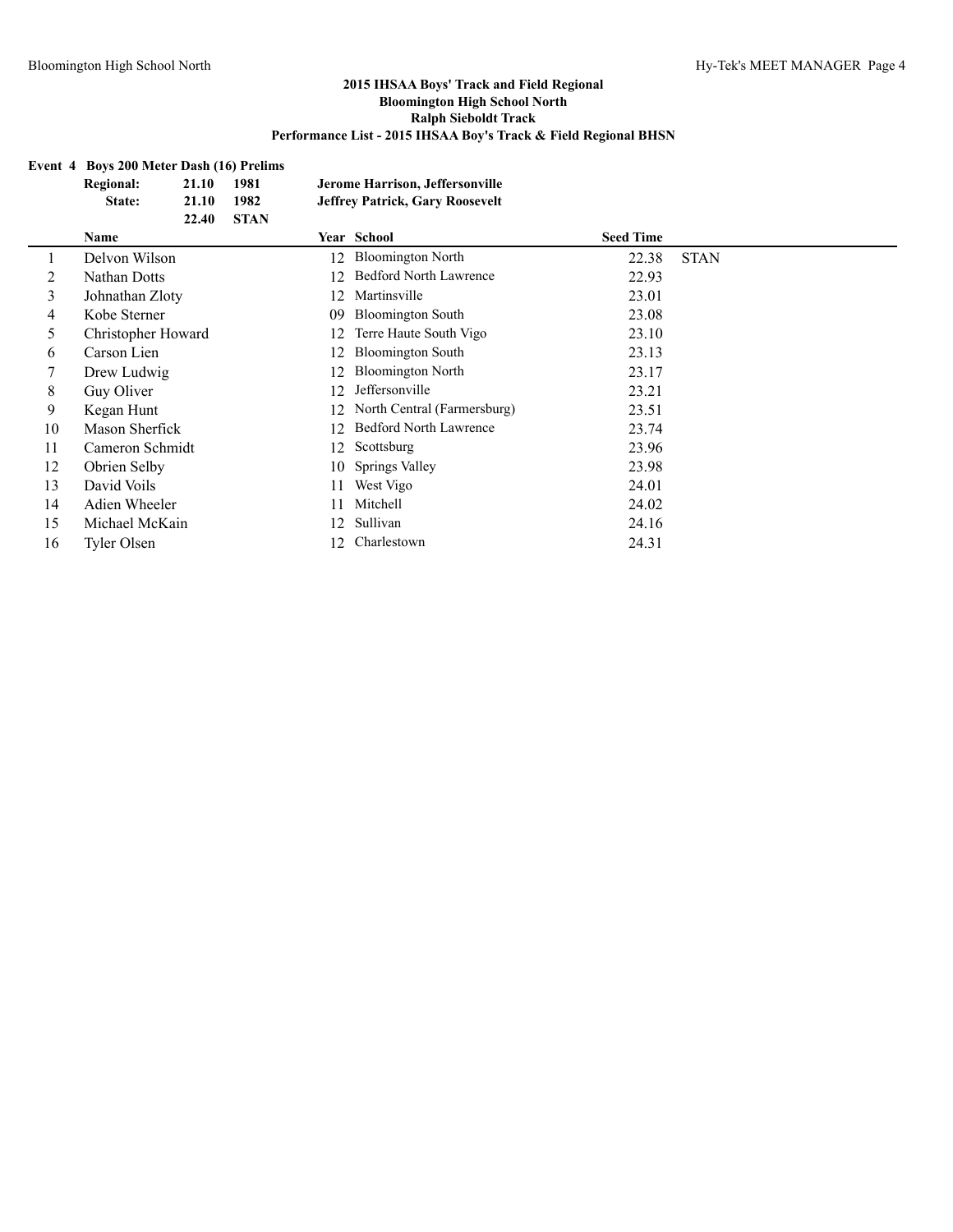# **Event 5 Boys 1600 Meter Run (16)**

|         | <b>Regional:</b><br>State: | 4:11.30<br>4:03.00 | 1982<br>2011 |    | <b>Rerry Brahm, Heritage Hills</b><br><b>Austin Mudd, Center Grove</b> |                  |  |
|---------|----------------------------|--------------------|--------------|----|------------------------------------------------------------------------|------------------|--|
|         |                            | 4:16.50            | <b>STAN</b>  |    |                                                                        |                  |  |
|         | <b>Name</b>                |                    |              |    | Year School                                                            | <b>Seed Time</b> |  |
| $\perp$ | Xavier Martinez            |                    |              | 12 | <b>Bloomington South</b>                                               | 4:18.07          |  |
| 2       | Peter Davis                |                    |              | 12 | Terre Haute North Vigo                                                 | 4:24.35          |  |
| 3       | Harrison Streib            |                    |              | 12 | <b>Bloomington North</b>                                               | 4:24.43          |  |
| 4       | Evan Franklin              |                    |              | 11 | <b>Bloomington South</b>                                               | 4:26.01          |  |
| 5       | Nick Firsich               |                    |              | 12 | Martinsville                                                           | 4:26.55          |  |
| 6       | <b>Berndt Freeman</b>      |                    |              | 12 | South Putnam                                                           | 4:34.99          |  |
|         | Ryan Hannaford             |                    |              | 10 | Terre Haute South Vigo                                                 | 4:36.47          |  |
| 8       | Kyle Lewis                 |                    |              | 12 | Jennings County                                                        | 4:40.86          |  |
| 9       | Brady Page                 |                    |              | 10 | West Vigo                                                              | 4:41.91          |  |
| 10      | Alexander May              |                    |              | 10 | Scottsburg                                                             | 4:43.03          |  |
| 11      | Mathew Bottorff            |                    |              | 10 | Silver Creek                                                           | 4:44.51          |  |
| 12      | Jonah Eckert               |                    |              | 12 | West Vigo                                                              | 4:44.59          |  |
| 13      | Wyatt Wyman                |                    |              | 09 | <b>Brown County</b>                                                    | 4:45.59          |  |
| 14      | Ezra Butler                |                    |              | 10 | Springs Valley                                                         | 4:46.58          |  |
| 15      | Jake McCullough            |                    |              | 11 | <b>Brownstown Central</b>                                              | 4:46.70          |  |
| 16      | Christopher Grote          |                    |              | 10 | Shawe Memorial                                                         | 4:48.49          |  |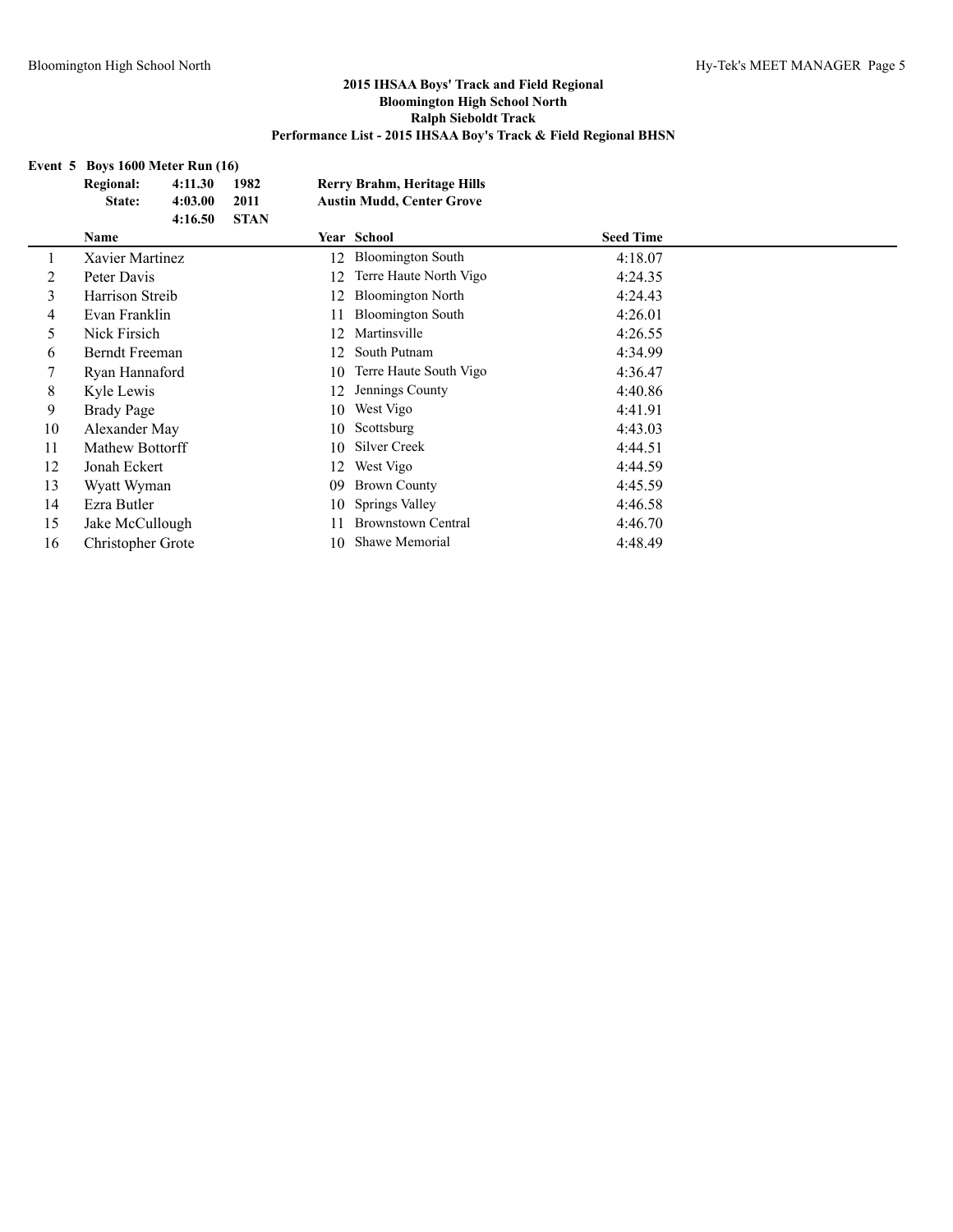## **Event 6 Boys 4x100 Meter Relay (16)**

| <b>Regional:</b> | 41.50 | 1981  | Jeffersonville, Jeffersonville        |
|------------------|-------|-------|---------------------------------------|
| State:           | 41.02 | 1982  | <b>Gary Roosevelt, Gary Roosevelt</b> |
|                  | 42.65 | -STAN |                                       |

|    | <b>Team</b>                   | Relay                   |                       | <b>Seed Time</b>         |  |
|----|-------------------------------|-------------------------|-----------------------|--------------------------|--|
| 1  | <b>Bloomington North</b>      |                         |                       | 43.32                    |  |
|    | 1) Gerrit Heitink 11          | 2) Drew Ludwig 12       | 3) Malik Laffoon 11   | 4) Delvon Wilson 12      |  |
|    | 5) Malik Stumpf 09            | 6) Javon Crowder 10     |                       |                          |  |
| 2  | Terre Haute South Vigo        |                         |                       | 43.33                    |  |
|    | 1) Koty Hall 12               | 2) Michael Watt 12      | 3) Corey Hayne 10     | 4) Christopher Howard 12 |  |
|    | 5) Antonio Purnell 12         |                         |                       |                          |  |
| 3  | <b>Bloomington South</b>      |                         |                       | 43.41                    |  |
|    | 1) Zack Pedersen 11           | 2) Jacob Milhouse 12    | 3) Ryne Benckart 11   | 4) Carson Lien 12        |  |
|    | 5) Kobe Sterner 09            | 6) Taran Tavares 10     | 7) Alec Tourner 11    | 8) Alex Weddle 09        |  |
|    |                               |                         |                       |                          |  |
| 4  | Martinsville                  |                         |                       | 44.03                    |  |
|    | 1) Jaylin Johnson 10          | 2) Colton Tribby 10     | 3) Logan Ratts 11     | 4) Johnathan Zloty 12    |  |
|    | 5) Jesse Stuard 11            | 6) Johnathan Collier 09 | 7) Keelan Page 11     |                          |  |
| 5  | <b>Bedford North Lawrence</b> |                         |                       | 44.39                    |  |
|    | 1) Isaac Kuehn 11             | 2) Nathan Dotts 12      | 3) Garrett Flinn 11   | 4) Mason Sherfick 12     |  |
|    | 5) Evan Baker 09              | 6) Benny Royer 10       | 7) Alex Juhl 09       | 8) Micah Wagner 10       |  |
| 6  | Terre Haute North Vigo        |                         |                       | 44.49                    |  |
|    | 1) Ben Fletcher 12            | 2) Dominick Farr 12     | 3) Isaac Rutledge 12  | 4) AJ Smith 12           |  |
|    | 5) Josh Cannon 10             | 6) Drew Morgan 10       | 7) Michael Howard     | 8) Zawadie Blade 12      |  |
| 7  | Jeffersonville                |                         |                       | 44.61                    |  |
|    | 1) Isaiah Blanton 11          | 2) DaSean Daugharty 12  | 3) Anthony Malone 10  | 4) Arthur Waldrop 11     |  |
|    | 5) Steven Lipford 09          | 6) Jacoby Haynes 09     | 7) Tyrone Henry 11    |                          |  |
| 8  | Northview                     |                         |                       | 44.79                    |  |
|    | 1) Levi Brown 12              | 2) Ben Girton 11        | 3) Tucker Stewart 11  | 4) Ethan Linton 11       |  |
|    | 5) Levi Riggle 11             | 6) Hunter Ragan 11      |                       |                          |  |
| 9  | Owen Valley                   |                         |                       | 44.95                    |  |
|    | 1) Dilan Daniel 12            | 2) Caleb Summerlot 11   | 3) Josiah Henson 12   | 4) Daniel Burkett 09     |  |
|    | 5) Austin Elliott 10          |                         |                       |                          |  |
| 10 | Jennings County               |                         |                       | 45.08                    |  |
|    | 1) Zach Miller 12             | 2) Skylar Monroe 11     | 3) Blake Cardinal 12  | 4) Wes Furgason 12       |  |
|    | 5) Lance Lanier 10            | 6) Ramon Becker 10      | 7) Tyler Campbell 12  | 8) Aaron Smiley 11       |  |
| 11 | Seymour                       |                         |                       | 45.34                    |  |
|    | 1) Gavin Blanton 10           | 2) Luke Dover 11        | 3) Jackson Morris 10  | 4) Austin Hatfield 11    |  |
|    | 5) Connor Lane 09             | 6) Evan Frische 11      | 7) Ethan Ortman 10    | 8) Drake Spencer 12      |  |
| 12 | Charlestown                   |                         |                       | 45.50                    |  |
|    | 1) Eli Daniel 12              | 2) Taylor Jackson 12    | 3) Tyler Olsen 12     | 4) Trey Woodward 10      |  |
|    | 5) Andrew Shaw 11             |                         |                       |                          |  |
| 13 | Linton-Stockton               |                         |                       | 45.54                    |  |
|    | 1) Braxton Cox 12             | 2) Keaton Cox 09        | 3) Tyler Meurer 10    | 4) Mitchell Eberhardt 11 |  |
|    | 5) Joshua Dieball 10          | 6) Cameron Parola 09    |                       |                          |  |
| 14 | North Putnam                  |                         |                       | 45.68                    |  |
|    | 1) Jordan Bean 10             | 2) Bradley Hodges 11    | 3) Tucker Lowe 12     | 4) Kaleb Warner          |  |
|    | 5) Brandon Barker             | 6) Gage Bell            | 7) Blake Everts 11    |                          |  |
| 15 | West Vigo                     |                         |                       | 45.74                    |  |
|    | 1) Clayton Noblitt 10         | 2) David Voils 11       | 3) Tyler Kernstein 10 | 4) Douglas Wilkins 11    |  |
|    | 5) Marty McCalister 09        | 6) Kyler Wallace 10     | 7) Ethan Roach 09     |                          |  |
| 16 | Scottsburg                    |                         |                       | 45.99                    |  |
|    | 1) Cameron Schmidt 12         | 2) Dustin Calhoun 10    | 3) Levi Glass 11      | 4) Ethan Richey 10       |  |
|    | 5) Malachi Akemon 12          |                         |                       |                          |  |
|    |                               |                         |                       |                          |  |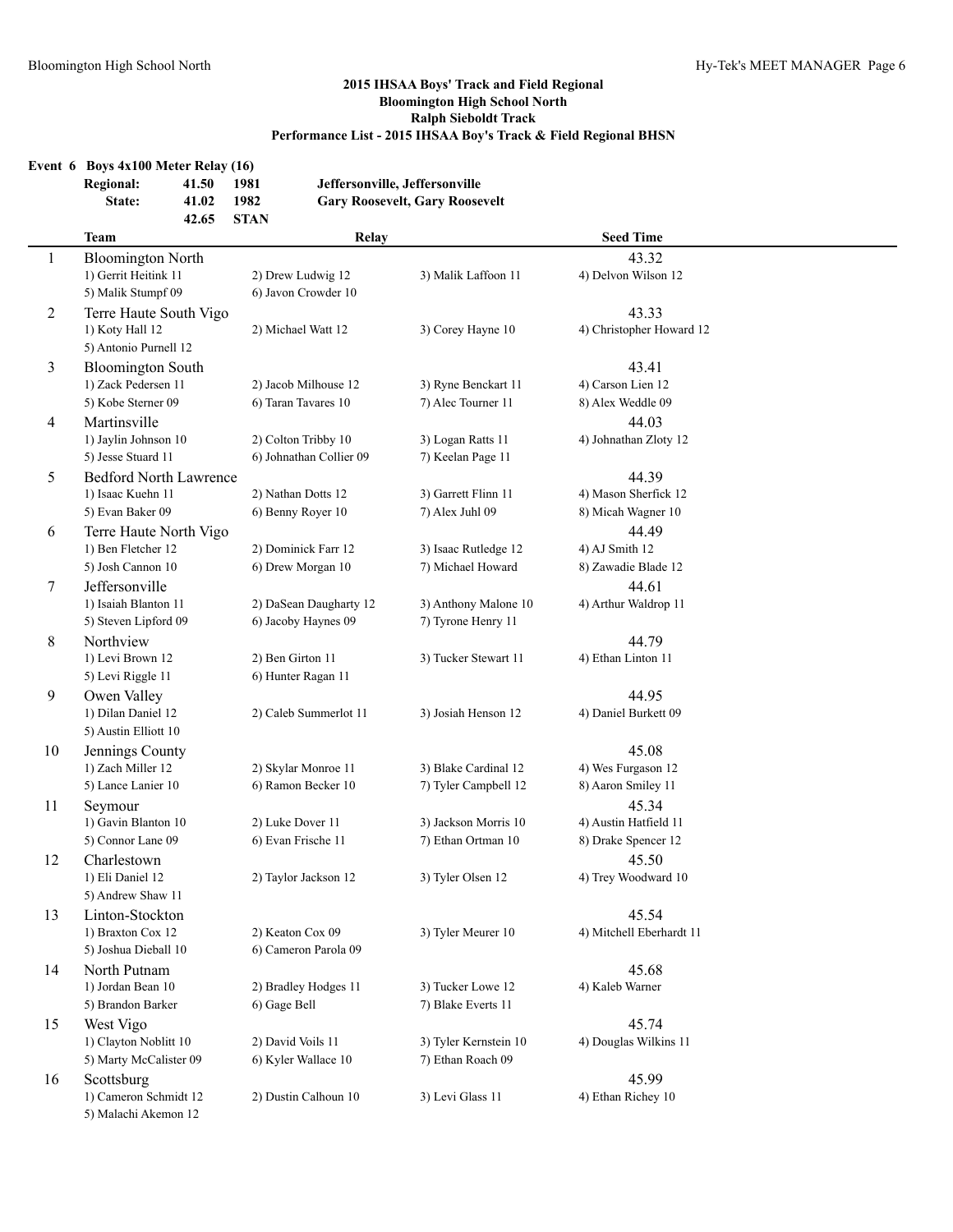# **Event 7 Boys 400 Meter Dash (16)**

|    | <b>Regional:</b>         | 47.20 | 1983        |    | <b>Victor Brown, Evansville Reitz</b> |                  |  |
|----|--------------------------|-------|-------------|----|---------------------------------------|------------------|--|
|    | State:                   | 46.99 | 2002        |    | <b>David Neville, Merrillville</b>    |                  |  |
|    |                          | 49.42 | <b>STAN</b> |    |                                       |                  |  |
|    | Name                     |       |             |    | Year School                           | <b>Seed Time</b> |  |
|    | <b>Bryce Frazier</b>     |       |             | 11 | <b>Bloomington North</b>              | 50.16            |  |
| 2  | <b>Rhett Blake</b>       |       |             | 12 | Edgewood                              | 50.49            |  |
| 3  | Isaiah Farmer            |       |             | 10 | <b>Bloomington North</b>              | 50.92            |  |
| 4  | Grayson Weidner          |       |             | 12 | <b>Bloomington South</b>              | 51.06            |  |
| 5  | <b>Trevor Marshek</b>    |       |             | 10 | Mitchell                              | 51.37            |  |
| 6  | <b>Austin Romannelly</b> |       |             | 12 | West Vigo                             | 51.52            |  |
|    | Isaiah Salazar           |       |             | 12 | Jeffersonville                        | 51.58            |  |
| 8  | <b>Tyrone Henry</b>      |       |             | 11 | Jeffersonville                        | 52.12            |  |
| 9  | <b>Emerson Guist</b>     |       |             | 11 | Martinsville                          | 52.30            |  |
| 10 | Dylan Price              |       |             | 10 | Terre Haute South Vigo                | 52.31            |  |
| 11 | Isaac Rutledge           |       |             | 12 | Terre Haute North Vigo                | 52.53            |  |
| 12 | Dillian Howard           |       |             | 12 | North Central (Farmersburg)           | 52.58            |  |
| 13 | Taylor Jackson           |       |             | 12 | Charlestown                           | 52.64            |  |
| 14 | Christopher Davis        |       |             | 11 | <b>Bloomington South</b>              | 52.74            |  |
| 15 | Konner Logan             |       |             | 11 | Jennings County                       | 53.19            |  |
| 16 | Brayden Davis            |       |             | 10 | Mitchell                              | 53.69            |  |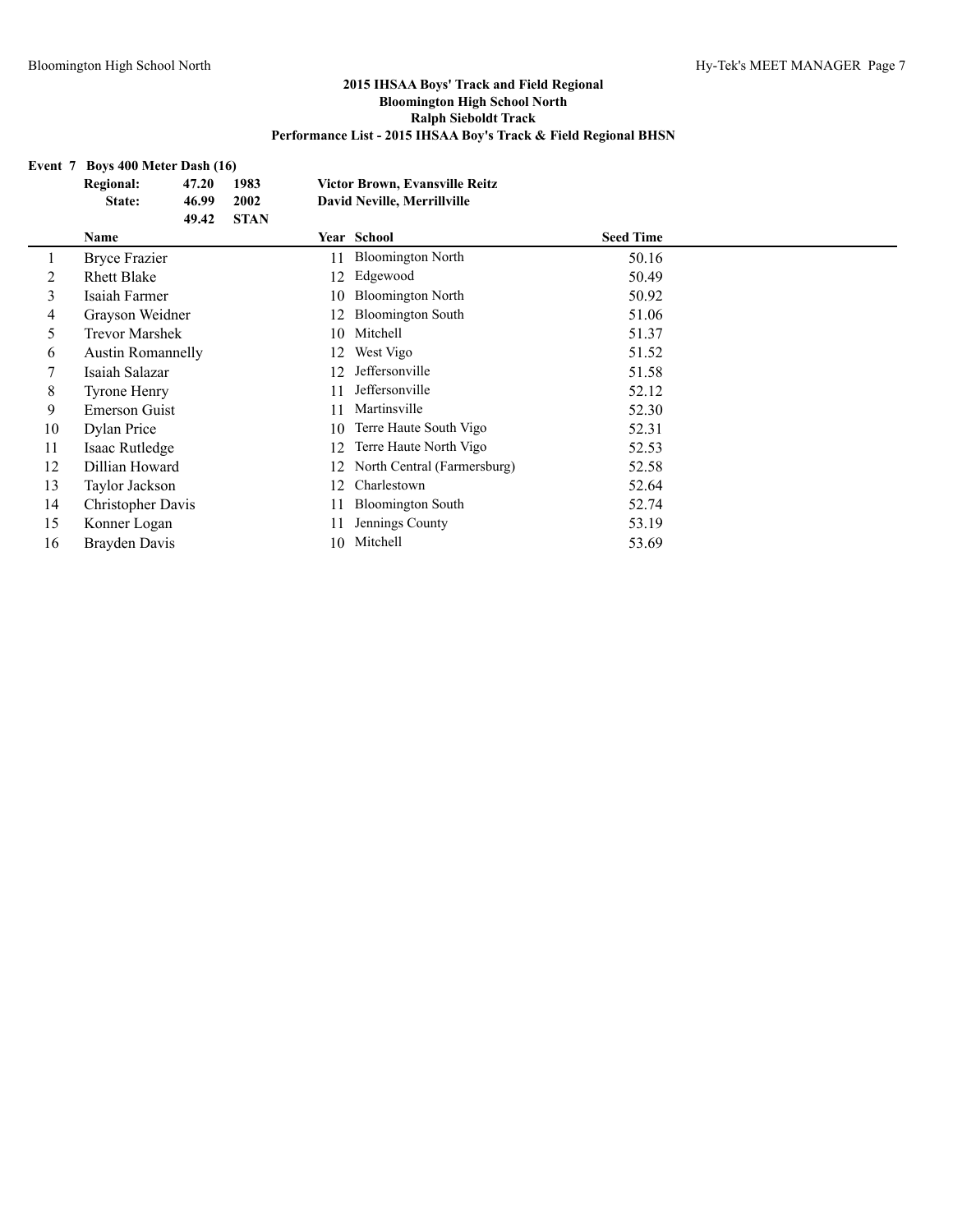## **Event 8 Boys 300 Meter Hurdles (16) Regional: 37.49 2010 Max Tuttle, Bloomington North State: 36.26 2007 Bryce Brown, Evansville Harrison 38.78 STAN Name Year School Seed Time** 1 DaSean Daugharty 12 Jeffersonville 40.73 2 Ben Curran 12 Switzerland County 40.98 3 Trevin Grissom 12 Mitchell 41.05 4 Austin Smith 12 Edgewood 41.21 5 Kaleb Budde 10 Bloomington South 41.36 6 Zack Pedersen 11 Bloomington South 41.83 7 Malik Laffoon 11 Bloomington North 41.97 8 Jacob Weir 11 West Vigo 42.04 9 Jaxton Smith 11 Orleans 42.20 10 Mason Saylor 11 Edgewood 42.38 11 Anthony Hall 11 Austin 42.56 12 Tyler Kaeff 09 Cloverdale 42.69 13 Matt Cornett 11 Jennings County 43.19 14 Logan Cooper 10 Scottsburg 43.62 15 Casey Embry 12 Jeffersonville 43.67 16 RJ Wood 10 Terre Haute North Vigo 44.14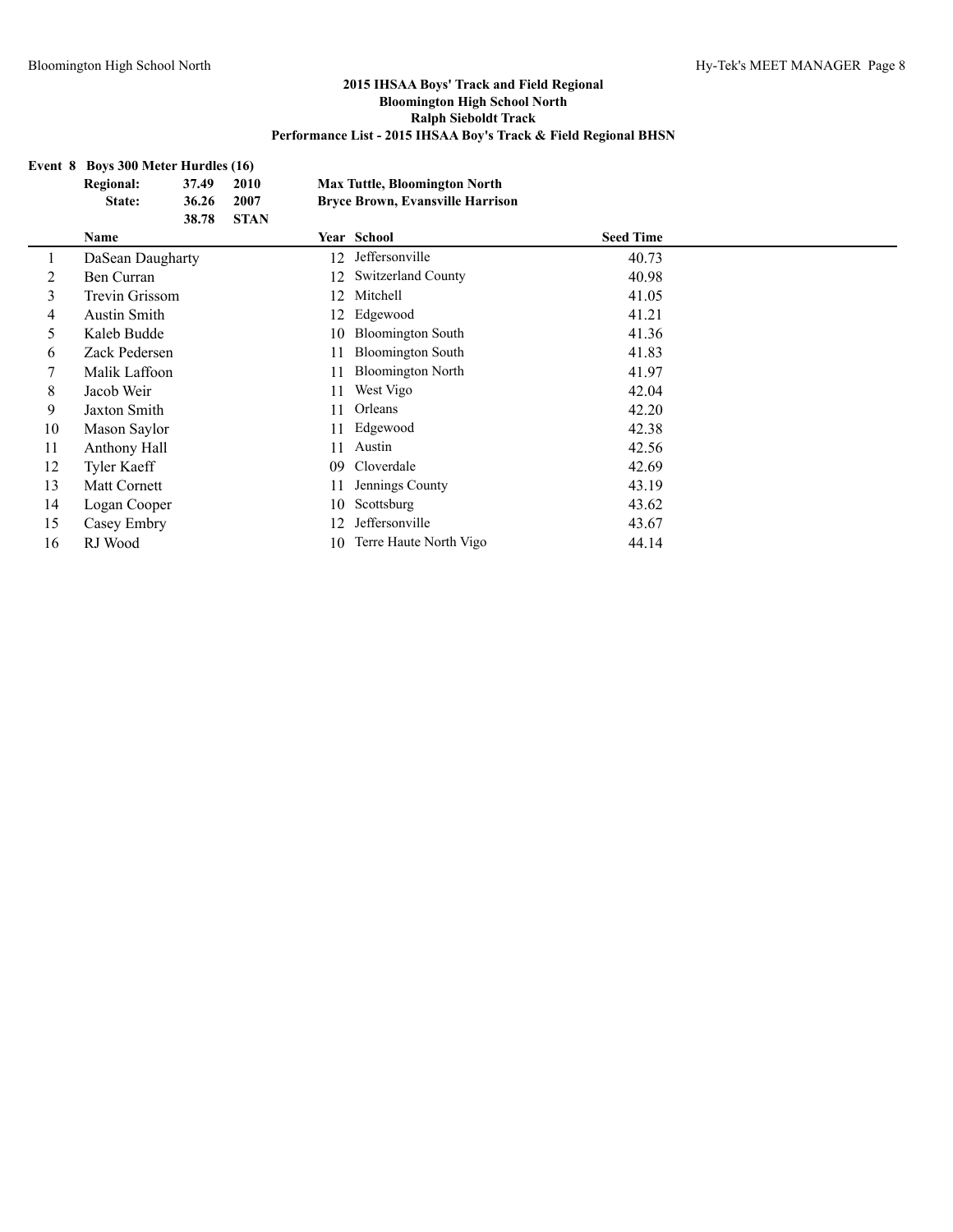# **Event 9 Boys 800 Meter Run (16)**

|    | <b>Regional:</b>    | 1:53.31 | 2010        |    | Jason Waterman, Jeffersonville   |                  |
|----|---------------------|---------|-------------|----|----------------------------------|------------------|
|    | State:              | 1:49.25 | 2011        |    | <b>Austin Mudd, Center Grove</b> |                  |
|    |                     | 1:55.36 | <b>STAN</b> |    |                                  |                  |
|    | <b>Name</b>         |         |             |    | Year School                      | <b>Seed Time</b> |
|    | Peter Voskuil       |         |             | 12 | <b>Bloomington South</b>         | 1:57.33          |
| 2  | Matt McCarty        |         |             | 12 | <b>Bloomington North</b>         | 1:57.93          |
| 3  | Isaac Bentz         |         |             | 11 | <b>Bloomington North</b>         | 1:58.01          |
| 4  | Xavier Martinez     |         |             | 12 | <b>Bloomington South</b>         | 1:59.04          |
| 5  | Peter Davis         |         |             | 12 | Terre Haute North Vigo           | 2:00.36          |
| 6  | Morgan Davidson     |         |             | 12 | Silver Creek                     | 2:01.89          |
| 7  | Dean Monnett        |         |             | 11 | Cloverdale                       | 2:02.07          |
| 8  | Nana Dadzie         |         |             | 12 | Terre Haute North Vigo           | 2:02.84          |
| 9  | Luke Vandeventer    |         |             | 10 | Bloomfield                       | 2:03.37          |
| 10 | Nick Blundell       |         |             | 11 | Cloverdale                       | 2:03.78          |
| 11 | Hank Phillips       |         |             | 12 | Edgewood                         | 2:03.82          |
| 12 | <b>Austin Parks</b> |         |             | 10 | Mitchell                         | 2:04.75          |
| 13 | Patrick Knight      |         |             | 12 | Madison Consolidated             | 2:04.90          |
| 14 | Quenton White       |         |             | 12 | <b>Madison Consolidated</b>      | 2:05.44          |
| 15 | Matthew Conrad      |         |             | 12 | Brownstown Central               | 2:05.80          |
| 16 | Luke Tincher        |         |             | 10 | Orleans                          | 2:06.99          |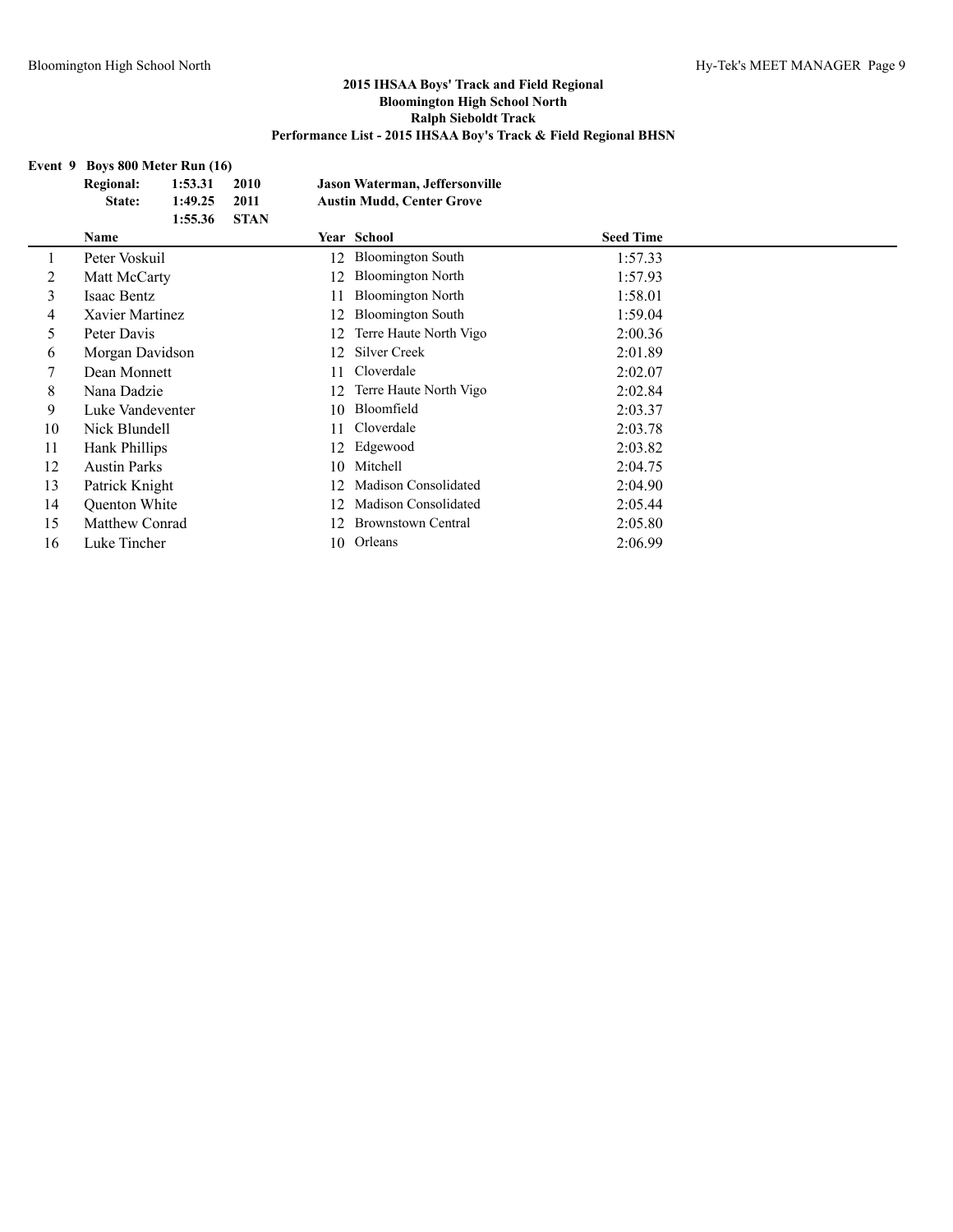## **Event 10 Boys 3200 Meter Run (16)**

|    | <b>Regional:</b><br>State: | 9:06.00<br>8:51.15 | 1981<br>2012 |    | Dave Williams, Evansville North<br><b>Fatsum Zienasellassie, Hammond</b> |                  |  |
|----|----------------------------|--------------------|--------------|----|--------------------------------------------------------------------------|------------------|--|
|    |                            | 9:16.26            | <b>STAN</b>  |    |                                                                          |                  |  |
|    | Name                       |                    |              |    | Year School                                                              | <b>Seed Time</b> |  |
|    | <b>Anthony Williams</b>    |                    |              | 12 | <b>Bloomington South</b>                                                 | 9:28.30          |  |
| 2  | Griffin Tichenor           |                    |              | 12 | <b>Bloomington North</b>                                                 | 9:33.62          |  |
| 3  | Spencer Danielson          |                    |              | 12 | Terre Haute South Vigo                                                   | 9:34.35          |  |
| 4  | Fergus Arthur              |                    |              | 12 | <b>Bloomington North</b>                                                 | 9:39.01          |  |
| 5  | Cam Trout                  |                    |              | 11 | Northview                                                                | 9:41.84          |  |
| 6  | Evan Franklin              |                    |              | 11 | <b>Bloomington South</b>                                                 | 9:46.10          |  |
|    | Daniel Hauersperger        |                    |              | 12 | Seymour                                                                  | 9:59.51          |  |
| 8  | Griffin Barger             |                    |              | 10 | Terre Haute South Vigo                                                   | 10:00.20         |  |
| 9  | Jacob Hedrick              |                    |              | 12 | Henryville                                                               | 10:02.33         |  |
| 10 | Kyle Lewis                 |                    |              | 12 | Jennings County                                                          | 10:02.50         |  |
| 11 | Cameron Stephens           |                    |              | 10 | Silver Creek                                                             | 10:03.52         |  |
| 12 | Kieffer Vittetow           |                    |              | 10 | South Putnam                                                             | 10:11.85         |  |
| 13 | Alexander May              |                    |              | 10 | Scottsburg                                                               | 10:20.73         |  |
| 14 | Boone Barton               |                    |              | 10 | Silver Creek                                                             | 10:25.27         |  |
| 15 | Jonah Eckert               |                    |              | 12 | West Vigo                                                                | 10:25.76         |  |
| 16 | Cam Deppen                 |                    |              |    | Seymour                                                                  | 10:26.14         |  |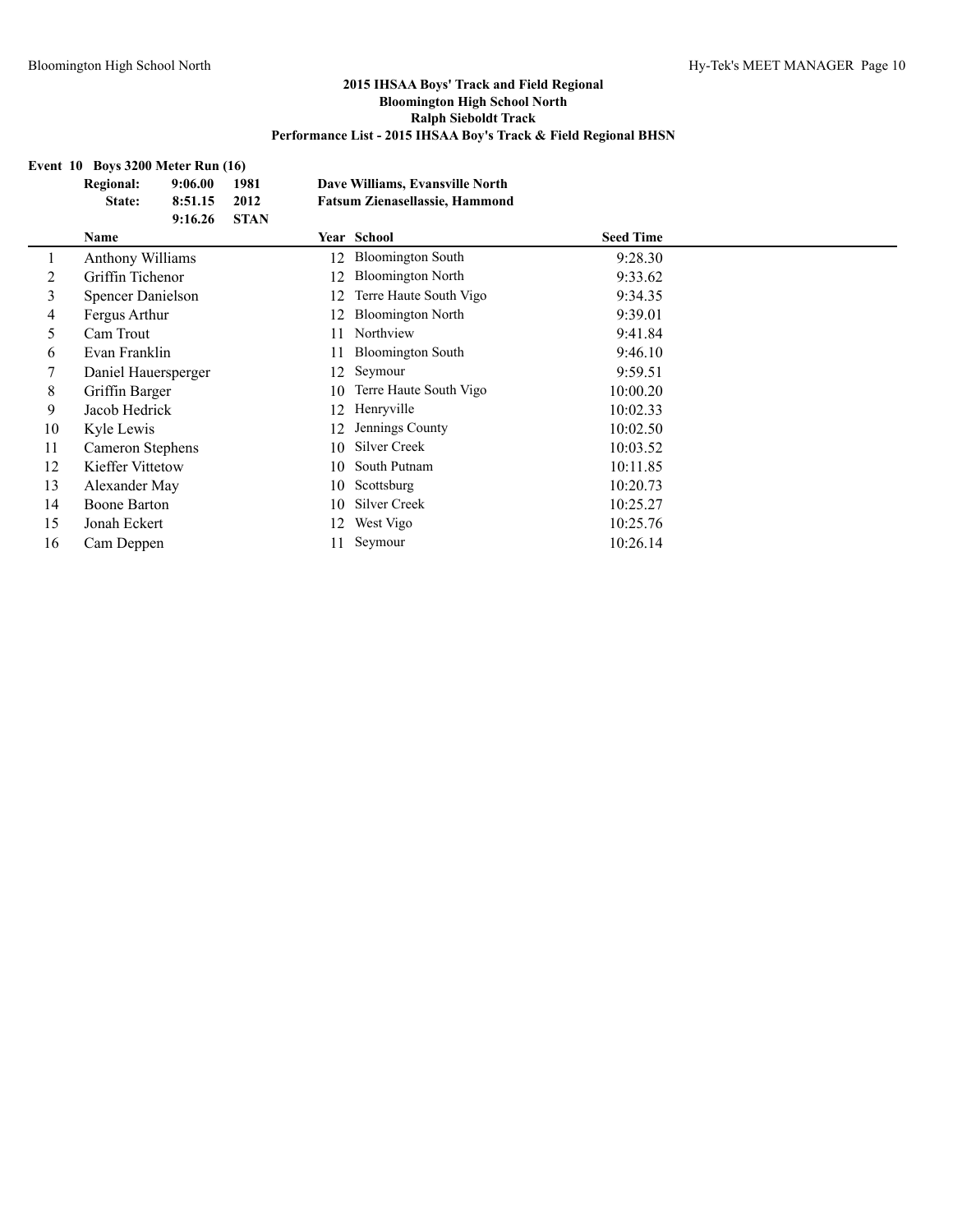|                | Event $11$ Boys $4x400$ Meter Relay $(16)$<br><b>Regional:</b><br>State:   | 3:20.28<br>3:13.66 | 1988<br>1980     | <b>New Albany, New Albany</b>                     | <b>Gary West Side, Gary West Side</b>      |                                                           |  |
|----------------|----------------------------------------------------------------------------|--------------------|------------------|---------------------------------------------------|--------------------------------------------|-----------------------------------------------------------|--|
|                | <b>Team</b>                                                                | 3:21.06            | <b>STAN</b>      | Relay                                             |                                            | <b>Seed Time</b>                                          |  |
| 1              | <b>Bloomington North</b><br>1) Bryce Frazier 11                            |                    |                  | 2) Drew Ludwig 12                                 | 3) Isaiah Farmer 10                        | 3:26.77<br>4) Matt McCarty 12                             |  |
| $\overline{2}$ | 5) Delvon Wilson 12<br><b>Bloomington South</b><br>1) Christopher Davis 11 |                    |                  | 6) Malik Stumpf 09<br>2) Carson Lien 12           | 7) Jacob Fowler 10<br>3) Kaleb Budde 10    | 8) Philip Woelmer 12<br>3:30.67<br>4) Peter Voskuil 12    |  |
|                | 5) Colin Deckard 11                                                        |                    |                  | 6) Isaac Sullivan 12                              | 7) Alec Graham 10                          | 8) Grayson Weidner 12                                     |  |
| 3              | <b>Bedford North Lawrence</b><br>1) Jordan Smith 12<br>5) Justin Sims 11   |                    |                  | 2) Nathan Dotts 12<br>6) Alex Adams 11            | 3) Garrett Flinn 11<br>7) Micah Wagner 10  | 3:31.20<br>4) Isaac Kuehn 11<br>8) Braden Weilbaker 09    |  |
| 4              | Martinsville<br>1) Emerson Guist 11<br>5) Aaron Kestler 12                 |                    |                  | 2) Logan Ratts 11<br>6) Solomon Dillard rynard 12 | 3) Colton Tribby 10<br>7) Tyler Garrett 09 | 3:31.25<br>4) Nick Firsich 12<br>8) Johnathan Zloty 12    |  |
| 5              | Terre Haute South Vigo<br>1) Spencer Danielson 12<br>5) Dylan Price 10     |                    | 2) Levi Elrod 12 | 6) Alexander Stadler 10                           | 3) Thomas Haley 10                         | 3:31.94<br>4) Carson Kline 09                             |  |
| 6              | Jeffersonville<br>1) Isaiah Salazar 12<br>5) DaSean Daugharty 12           |                    |                  | 2) Dylan Stinson 12<br>6) Casey Embry 12          | 3) Tyrone Henry 11<br>7) Arthur Waldrop 11 | 3:32.74<br>4) Guy Oliver 12                               |  |
| 7              | Edgewood<br>1) Austin Smith 12<br>5) Hank Phillips 12                      |                    |                  | 2) Lucas Poling 10<br>6) Tyler McGlothlin 10      | 3) Levi Beyers 12<br>7) Mason Saylor 11    | 3:34.75<br>4) Rhett Blake 12<br>8) Denver Aydelott 10     |  |
| 8              | Mitchell<br>1) Brayden Davis 10<br>5) Adien Wheeler 11                     |                    |                  | 2) Trevin Grissom 12                              | 3) Trevor Marshek 10                       | 3:35.97<br>4) Austin Parks 10                             |  |
| 9              | <b>Silver Creek</b><br>1) Noah Jones 11<br>5) Dylan Grant 10               |                    |                  | 2) Dalton Collins 11<br>6) Mathew Bottorff 10     | 3) Aaron Stewart 10<br>7) Tanner Coots 12  | 3:36.49<br>4) Morgan Davidson 12<br>8) Andrew Westfall 11 |  |
| 10             | Owen Valley<br>1) Caleb Summerlot 11<br>5) Laramie Hancock 12              |                    |                  | 2) Daniel Burkett 09                              | 3) Austin Elliott 10                       | 3:37.39<br>4) Casey Hancock 10                            |  |
| 11             | Sullivan<br>1) Dakota Caton 09<br>5) Carson Willis 11                      |                    |                  | 2) Luke Spurlock 11                               | 3) Cody Walker 11                          | 3:39.04<br>4) Michael McKain 12                           |  |
| 12             | Cloverdale<br>1) Nick Blundell 11<br>5) Dean Monnett 11                    |                    |                  | 2) Andrew Johnson 10<br>6) Jacob Waycott 12       | 3) Tyler Kaeff 09                          | 3:39.60<br>4) Robert Mann 11                              |  |
| 13             | Austin<br>1) Jacob Phillips 12<br>5) Donnie Goodin 10                      |                    |                  | 2) Anthony Hall 11<br>6) Zach Wooten 10           | 3) Koby Hawkins 10                         | 3:40.23<br>4) Taygon Johnson 12                           |  |
| 14             | Madison Consolidated<br>1) Markus Jungen 11<br>5) Kirkland Royalty 11      |                    |                  | 2) Patrick Knight 12<br>6) Kevin Stewart 12       | 3) Quenton White 12<br>7) Gabe Stoll 10    | 3:40.61<br>4) Justin Robertson 12<br>8) Jacob Kyle 09     |  |
| 15             | Jennings County<br>1) Wes Furgason 12<br>5) Bryce Bentham 12               |                    |                  | 2) Tyler Campbell 12<br>6) Lance Lanier 10        | 3) Konner Logan 11<br>7) Matt Cornett 11   | 3:42.18<br>4) Joey Pappenheim 12<br>8) Isaiah Ertel 09    |  |
| 16             | Northview<br>1) Marcus Duregger 11<br>5) Logan Metz 09                     |                    |                  | 2) Michael Heading 09<br>6) Levi Brown 12         | 3) Hunter Ragan 11                         | 3:43.25<br>4) Devin McCollum 12                           |  |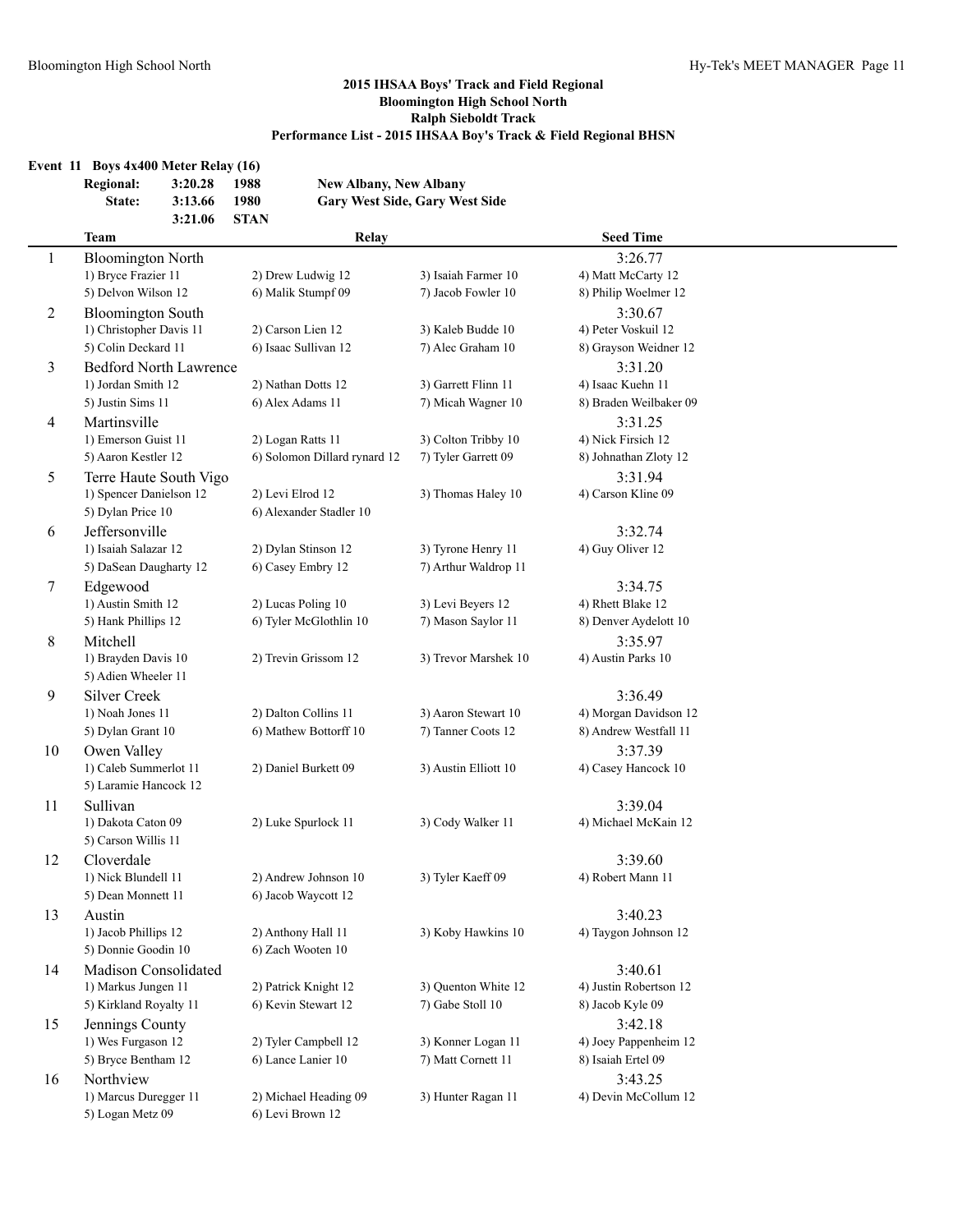## **Event 12 Boys Long Jump (16)**

|    | <b>Regional:</b>       | 26-05    | 1991        |    | <b>Dylan Barnes, Boonville</b> |                  |             |
|----|------------------------|----------|-------------|----|--------------------------------|------------------|-------------|
|    | State:                 | 24-07.75 | 1995        |    | <b>Frank Young, Kokomo</b>     |                  |             |
|    |                        | 22-02.50 | <b>STAN</b> |    |                                |                  |             |
|    | Name                   |          |             |    | Year School                    | <b>Seed Mark</b> |             |
|    | Guy Oliver             |          |             | 12 | Jeffersonville                 | 23-10.75         | <b>STAN</b> |
| 2  | Drew Ludwig            |          |             | 12 | <b>Bloomington North</b>       | $21 - 04.00$     |             |
| 3  | Zach Miller            |          |             | 12 | Jennings County                | 21-01.75         |             |
| 4  | Dominick Farr          |          |             | 12 | Terre Haute North Vigo         | 20-03.00         |             |
| 5  | Malik Laffoon          |          |             | 11 | <b>Bloomington North</b>       | 20-02.25         |             |
| 6  | <b>Emery Dieterlen</b> |          |             | 12 | Henryville                     | 20-01.50         |             |
|    | Jaxton Smith           |          |             | 11 | Orleans                        | 20-01.00         |             |
| 8  | Devin Hughes           |          |             | 10 | Jeffersonville                 | 20-00.75         |             |
| 9  | <b>Trevor Singer</b>   |          |             | 12 | Clay City                      | 19-11.75         |             |
| 10 | Eli Daniel             |          |             | 12 | Charlestown                    | 19-11.50         |             |
| 11 | Christopher Howard     |          |             | 12 | Terre Haute South Vigo         | 19-11.25         |             |
| 12 | Sam Monson             |          |             | 10 | <b>Bloomington South</b>       | 19-11.25         |             |
| 13 | Levi Melchert          |          |             | 11 | North Central (Farmersburg)    | 19-09.50         |             |
| 14 | Wes Furgason           |          |             | 12 | Jennings County                | 19-09.50         |             |
| 15 | Austin Hatfield        |          |             | 11 | Seymour                        | 19-09.50         |             |
| 16 | Gabe Stoll             |          |             | 10 | <b>Madison Consolidated</b>    | 19-09.25         |             |
|    |                        |          |             |    |                                |                  |             |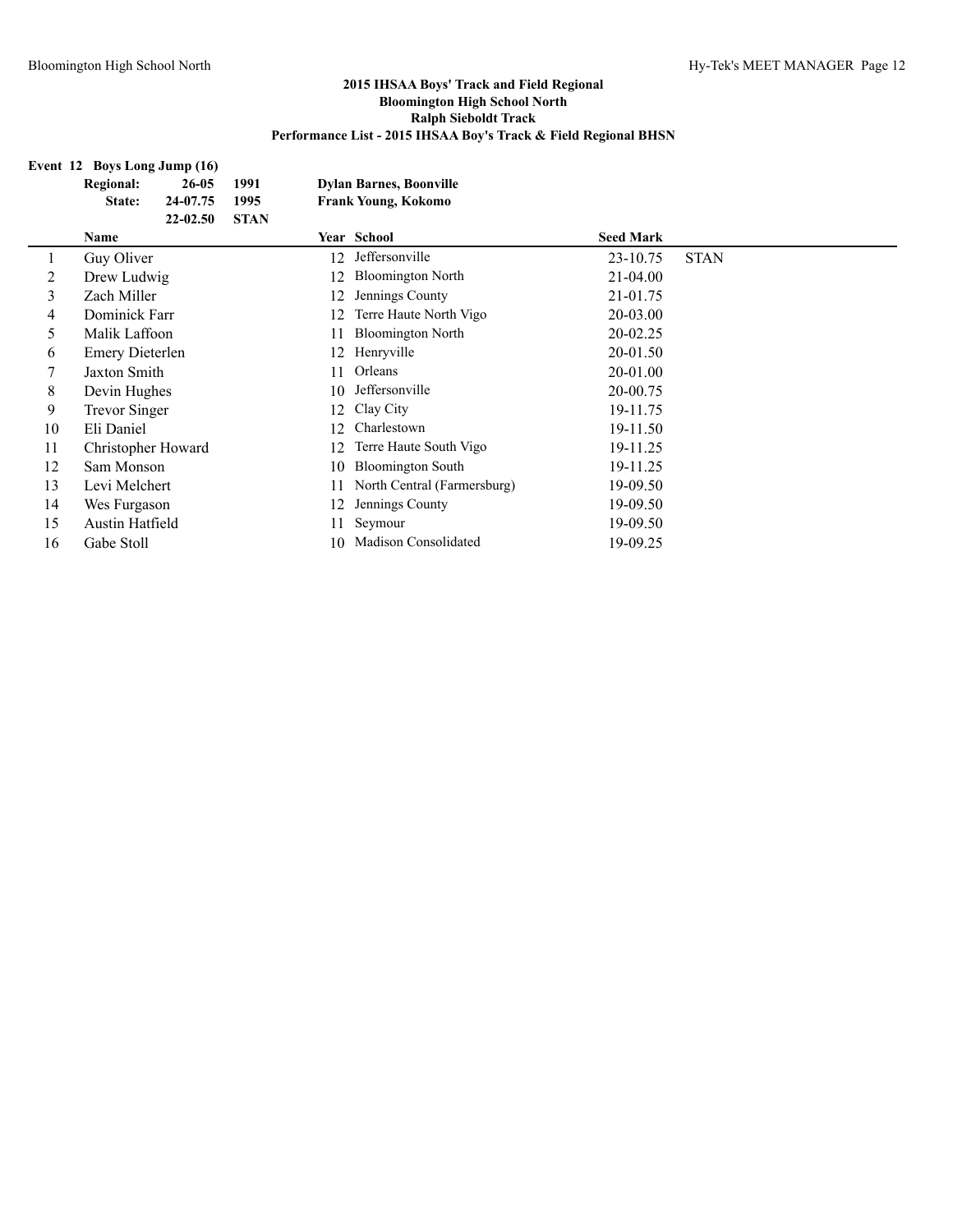#### **Event 13 Boys High Jump (16)**

|    | <b>Regional:</b>  | $7 - 01$    | 1980        |    | Ron Jones, Mt. Vernon           |                  |             |
|----|-------------------|-------------|-------------|----|---------------------------------|------------------|-------------|
|    | State:            | $7 - 01.25$ | 1977        |    | <b>Jeff Woodard, New Albany</b> |                  |             |
|    |                   | $6 - 04.00$ | <b>STAN</b> |    |                                 |                  |             |
|    | Name              |             |             |    | Year School                     | <b>Seed Mark</b> |             |
|    | Malik Laffoon     |             |             | 11 | <b>Bloomington North</b>        | $6 - 04.00$      | <b>STAN</b> |
| 2  | Neal Greene       |             |             | 11 | North Central (Farmersburg)     | $6 - 03.00$      |             |
| 3  | Wes Furgason      |             |             | 12 | Jennings County                 | $6 - 02.00$      |             |
| 4  | Jaxton Smith      |             |             | 11 | Orleans                         | $6 - 02.00$      |             |
| 5  | Deakin Volz       |             |             | 12 | <b>Bloomington South</b>        | $6 - 02.00$      |             |
| 6  | Seth Ragon        |             |             | 10 | Seymour                         | $6 - 02.00$      |             |
|    | Jacob Wilson      |             |             | 12 | <b>Brownstown Central</b>       | $6 - 00.00$      |             |
| 8  | Jordan Taylor     |             |             | 10 | Salem                           | $6 - 00.00$      |             |
| 9  | Evan Wood         |             |             | 12 | Owen Valley                     | $6 - 00.00$      |             |
| 10 | Barry Minnet      |             |             | 12 | Terre Haute South Vigo          | $6 - 00.00$      |             |
| 11 | Daniel Burkett    |             |             | 09 | Owen Valley                     | $6 - 00.00$      |             |
| 12 | J.T. Matthews     |             |             | 10 | Greencastle                     | $6 - 00.00$      |             |
| 13 | Christopher Bomba |             |             | 09 | <b>Bloomington South</b>        | $6 - 00.00$      |             |
| 14 | Jake Steele       |             |             | 12 | Silver Creek                    | $5 - 10.00$      |             |
| 15 | Eli Daniel        |             |             | 12 | Charlestown                     | $5-10.00$        |             |
| 16 | Ben Curran        |             |             | 12 | <b>Switzerland County</b>       | $5 - 10.00$      |             |
|    |                   |             |             |    |                                 |                  |             |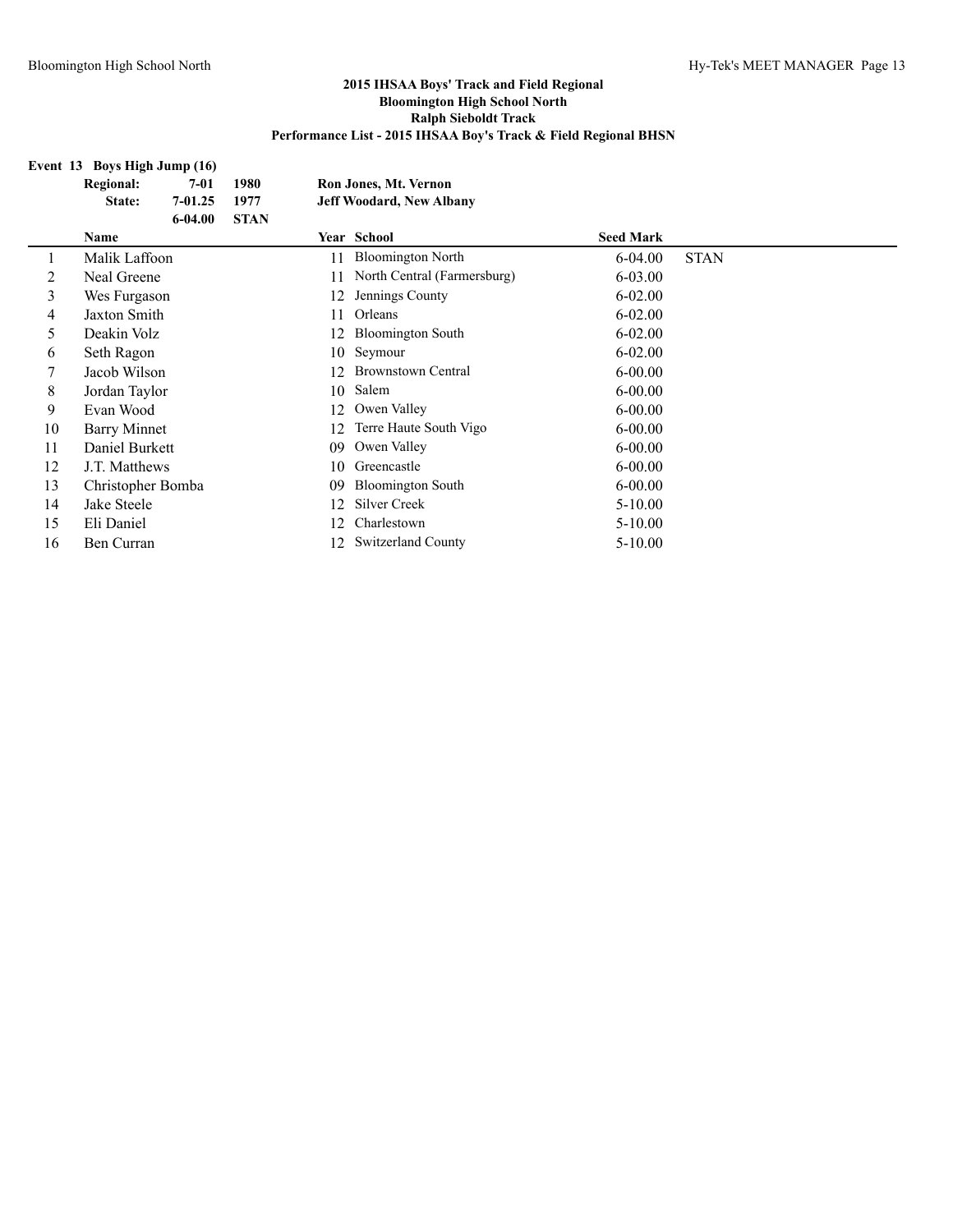## **Event 14 Boys Discus Throw (16)**

|         | <b>Regional:</b>       | 203-00 | 1996        | <b>Ben Jackson, Floyd Central</b> |                               |                  |             |
|---------|------------------------|--------|-------------|-----------------------------------|-------------------------------|------------------|-------------|
|         | State:                 | 217-01 | 1993        |                                   | John Schulte, Hanover Central |                  |             |
|         |                        | 160-08 | <b>STAN</b> |                                   |                               |                  |             |
|         | <b>Name</b>            |        |             |                                   | <b>Year School</b>            | <b>Seed Mark</b> |             |
| $\perp$ | Spencer Harris         |        |             | 12                                | Silver Creek                  | 173-00           | <b>STAN</b> |
| 2       | Will Hopkins           |        |             | 11                                | <b>Bloomington South</b>      | 161-01           | <b>STAN</b> |
| 3       | Ryan Freeman           |        |             | 12                                | <b>Bloomington South</b>      | 155-09           |             |
| 4       | Stephen Beaver         |        |             | 10                                | Silver Creek                  | 151-01           |             |
| 5       | Brandon Fleener        |        |             | 12                                | Edgewood                      | 139-06           |             |
| 6       | <b>Tristan Chester</b> |        |             | 12                                | Charlestown                   | 138-08           |             |
|         | Caleb Wade             |        |             | 11                                | Owen Valley                   | 138-03           |             |
| 8       | Sam Reynolds           |        |             | 12                                | Springs Valley                | 137-07           |             |
| 9       | <b>Brennan Hughes</b>  |        |             | 10                                | Bloomfield                    | 137-02           |             |
| 10      | Joe January            |        |             | 10                                | Greencastle                   | 134-08           |             |
| 11      | Logan Calvin           |        |             | 10                                | <b>Bloomington North</b>      | 133-09           |             |
| 12      | Kenlee Ratliff         |        |             | 12                                | <b>Bedford North Lawrence</b> | 133-06           |             |
| 13      | Austin Eup             |        |             | 11                                | South Vermillion              | 133-04           |             |
| 14      | Jensen Conlin          |        |             | 12                                | North Putnam                  | 132-09.50        |             |
| 15      | Mikey Hettinger        |        |             | 11                                | Terre Haute North Vigo        | 132-04.50        |             |
| 16      | Devin Koors            |        |             | 12                                | Jennings County               | 131-03           |             |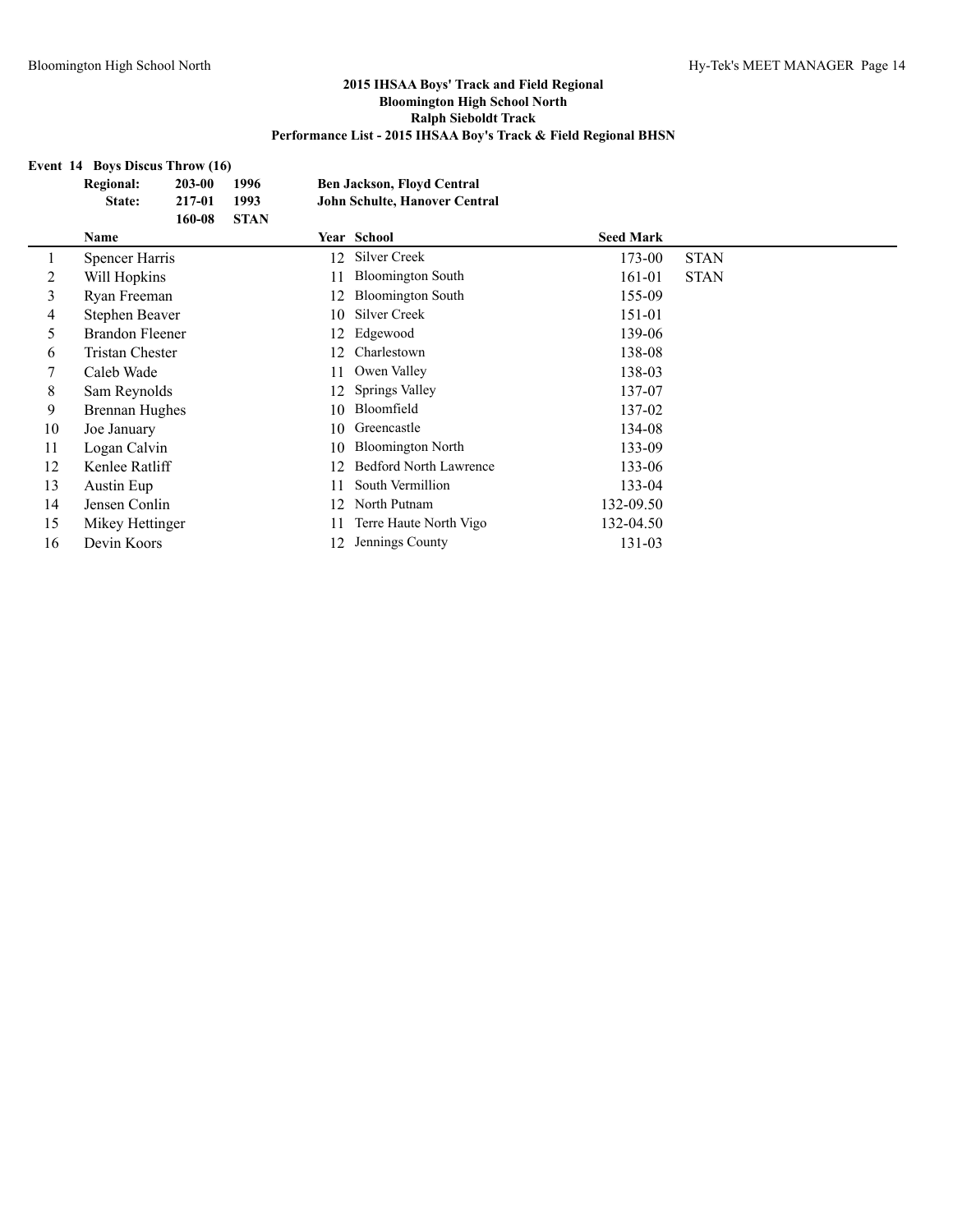**Event 15 Boys Shot Put (16)**

| <b>Regional:</b><br>63-01 | 2003        |                                             |                             |                                                                    |             |
|---------------------------|-------------|---------------------------------------------|-----------------------------|--------------------------------------------------------------------|-------------|
| State:                    | 1997        |                                             |                             |                                                                    |             |
|                           | <b>STAN</b> |                                             |                             |                                                                    |             |
| <b>Name</b>               |             |                                             |                             | <b>Seed Mark</b>                                                   |             |
| Jordon Montgomery         |             | 12                                          | Terre Haute South Vigo      | 55-07.50                                                           | <b>STAN</b> |
| Spencer Harris            |             | 12                                          | Silver Creek                | 54-09.00                                                           |             |
| Kaleb Brewer              |             | 11                                          | <b>Bloomington North</b>    | 50-01.00                                                           |             |
| Ryan Freeman              |             | 12                                          | <b>Bloomington South</b>    | 49-10.25                                                           |             |
| Nathan Riley              |             | 12                                          | Madison Consolidated        | 49-06.00                                                           |             |
| Mikey Hettinger           |             | 11                                          | Terre Haute North Vigo      | 48-02.00                                                           |             |
|                           |             | 12                                          | <b>Bloomington South</b>    | 47-10.50                                                           |             |
| Gaven Hill                |             | 11                                          | Eastern Greene              | 47-09.25                                                           |             |
| Logan Calvin              |             | 10                                          | <b>Bloomington North</b>    | 47-07.50                                                           |             |
| <b>Austin Mitchell</b>    |             | 12                                          | Greencastle                 | 46-06.50                                                           |             |
| Drake Latta               |             | 11                                          | Terre Haute South Vigo      | 45-08.00                                                           |             |
| Joseph Masters            |             | 11                                          | South Putnam                | 45-05.00                                                           |             |
| Nathan Norris             |             | 11                                          | <b>Madison Consolidated</b> | 45-01.00                                                           |             |
| Ian Anderson              |             | 12                                          | <b>Brownstown Central</b>   | 43-07.25                                                           |             |
| Jace Baldwin              |             | 12                                          | Jennings County             | 42-01.25                                                           |             |
| Brayden Engleking         |             | 12                                          | Seymour                     | 41-01.00                                                           |             |
|                           |             | 66-08.50<br>54-11.00<br>Kameron Beitvashahi |                             | <b>Corey Martin, Edgewood</b><br>Jeremy Allen, Pike<br>Year School |             |